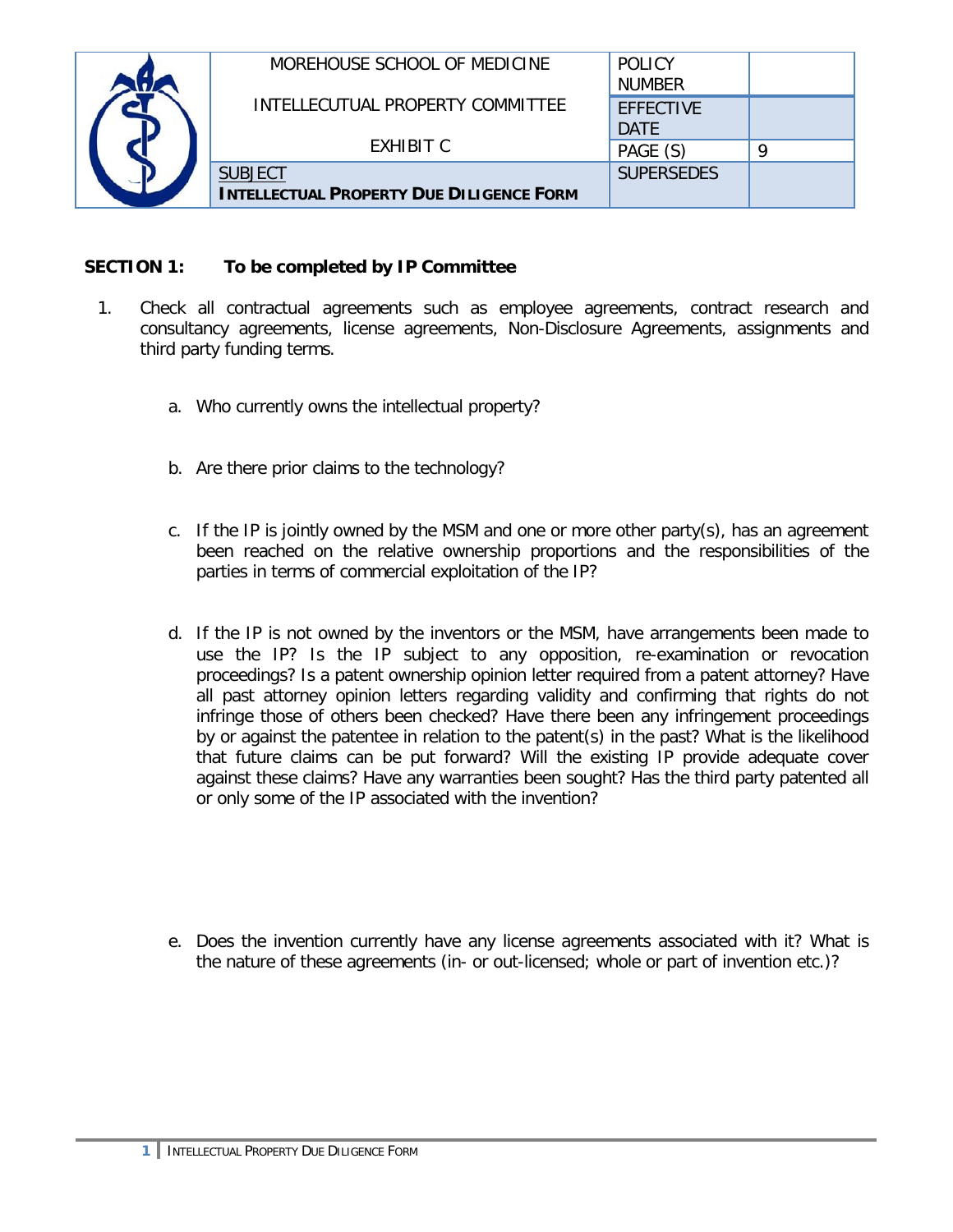2. Check the CVs and do a background investigation on the inventor(s) and interview the inventor(s)

Is the inventor in the forefront of his/her field of research and internationally known?

- 3. Assess the science/thinking behind in the invention, using experts in the field if necessary. Investigate the additional steps in the value chain required for commercialization, what is needed for them, how long they will take and how much they will cost.
	- a. Is the invention scientifically sound and feasible? How certain is it that it will work, i.e. what are the technical risks? Have the conceptual framework, experimental design, methods, analyses and development options been adequately assessed? How feasible/appropriate is the R&D methodology employed?
	- b. Would it be possible to demonstrate the invention to a potential licensee or investor or convince them that it will work? Is it easy to demonstrate the technology? Is there a functioning prototype?
	- c. At what stage of development is the invention (idea only; some research done; some development done; prototype available; fully developed and market ready)? Will a potential licensee have to fully develop the invention? What steps are necessary for commercialization? How long will it take and how much will it cost for development and commercialization? Is this technology useful without substantial further investment in development?
	- d. Will the invention require any additional/new infrastructure or facilities not currently available to the inventors? What other facilities does the inventor have access to?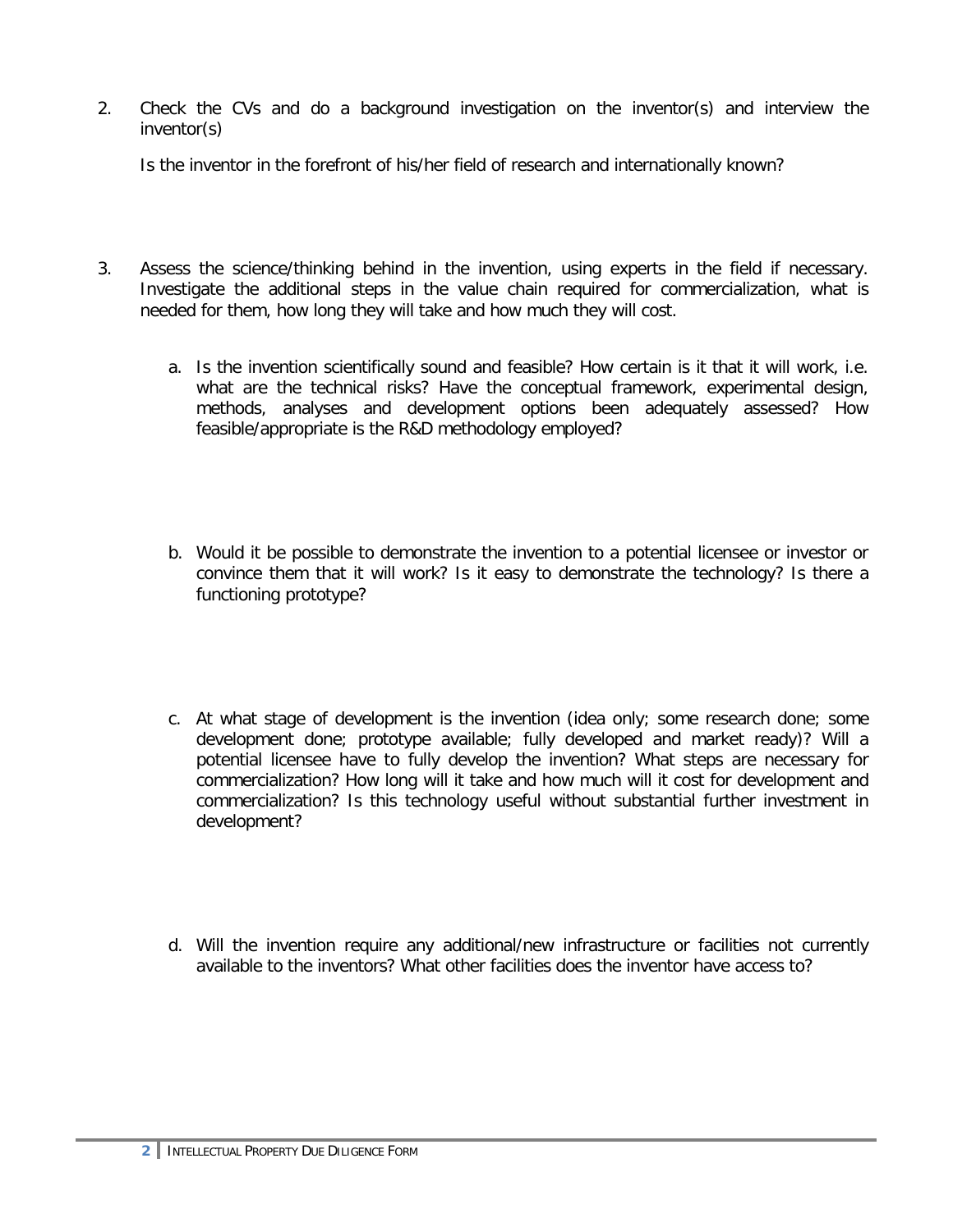- e. Are there any significant concerns or problems with the invention (technical, commercial, market, regulatory issues etc.) that may result in failure to commercialize it? Does it need government approval or certification?
- f. What is the level of technical innovation of the invention? Is the technology still state-ofthe-art?
- g. Does the invention have a value-adding element? Are the benefits identifiable and significant?
- h. Does the invention have a single application or are broad-based applications possible? Does it offer the possibility of alternative deliverables, if commercialization fails?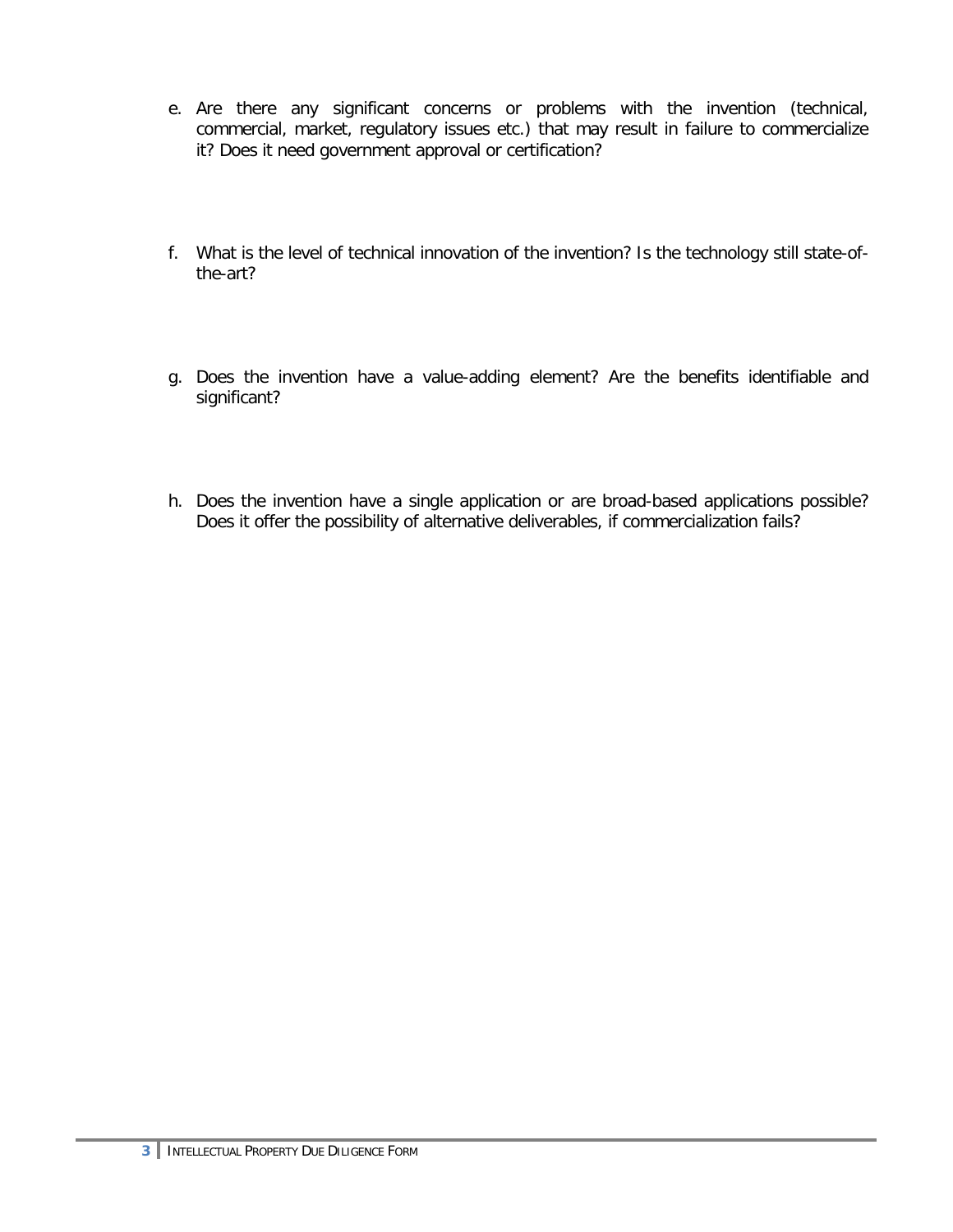## **SECTION 2: To be completed by IP Risk Assessment Consultant**

Literature and patent searches for novelty and prior art. Check Patent Office Register and databases for names of the patentee or applicant and for records of assignments, licenses and securities. Check all relevant "prior art" publications, evidence of prior use, results of prior art and infringement searches, reports and opinions supplied by the inventor. Consult with a patent attorney to determine patentability, broadness of claims, infringement on other patents etc.

- a. Is the invention or part thereof currently protected by an issued or pending patent or some other form of IP? Have all key patents and patent applications been identified?
- b. Are the rights owned by the MSM or a third party or both?
- c. Are the rights strong and enforceable? Have all US and foreign issued and pending patent applications been obtained? What are the status and fee payments of all patents and patent applications? What are their remaining terms? Has the scope of all claims been checked in order to determine the risk of them being "invented around"? Is there any scope for filing further patent applications?

- d. Are any third party rights infringed?
- e. What territories are covered? Do the territories covered impact negatively on the ability to commercially exploit the invention?
- f. Are there dominating patents? If so, are they available for license?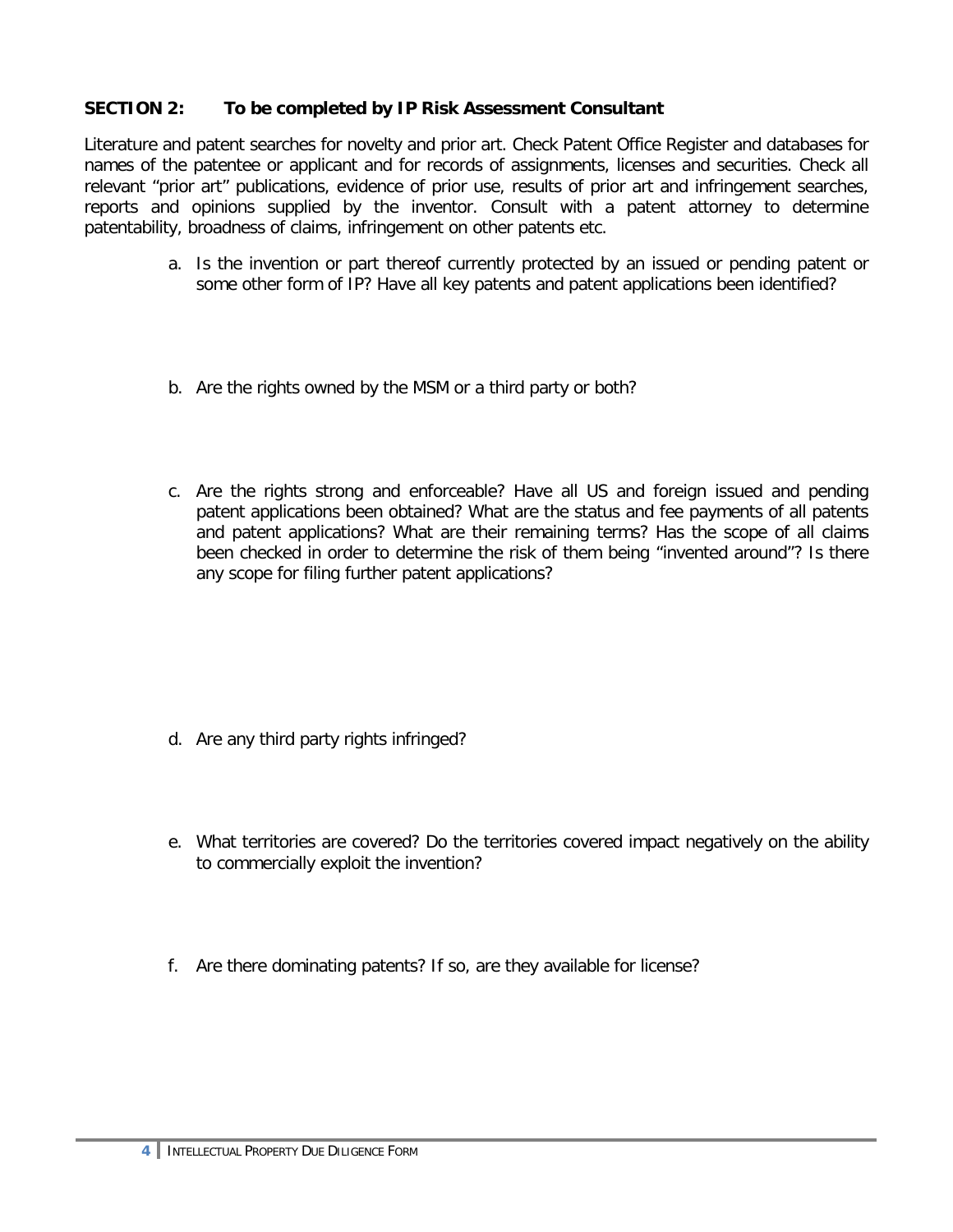- g. Is patenting the best option for protection of the IP? Is patenting the right route to maximize societal access to the technology? Are the invention so early and the time to develop it so long that the patents will expire before products reach the market? Is the field moving so quickly that patents are irrelevant: by the time the patent issues, the invention will be obsolete? Would the patent affect the novelty/obviousness of a planned future development? Will the patent be supported by future developments?
- h. What are the prospects of obtaining a valid patent? What would the patent protect (e.g. a specific product, a new method of using an existing product, a way of developing a product, etc.)?
- i. Has the invention been published or used commercially? If so, when?
- j. Did a novelty search (patent and/or literature search) identify any relevant prior art that may impact on the ability to patent the invention?
- k. What is the potential extent of the patent protection that could be sought, i.e. are broad claims possible? Is there a risk of the claims being "invented around"?
- l. Is there a possibility of an overlapping portfolio of patents?
- m. Will foreign patents be necessary/desirable? Have countries where patent protection may be required been identified?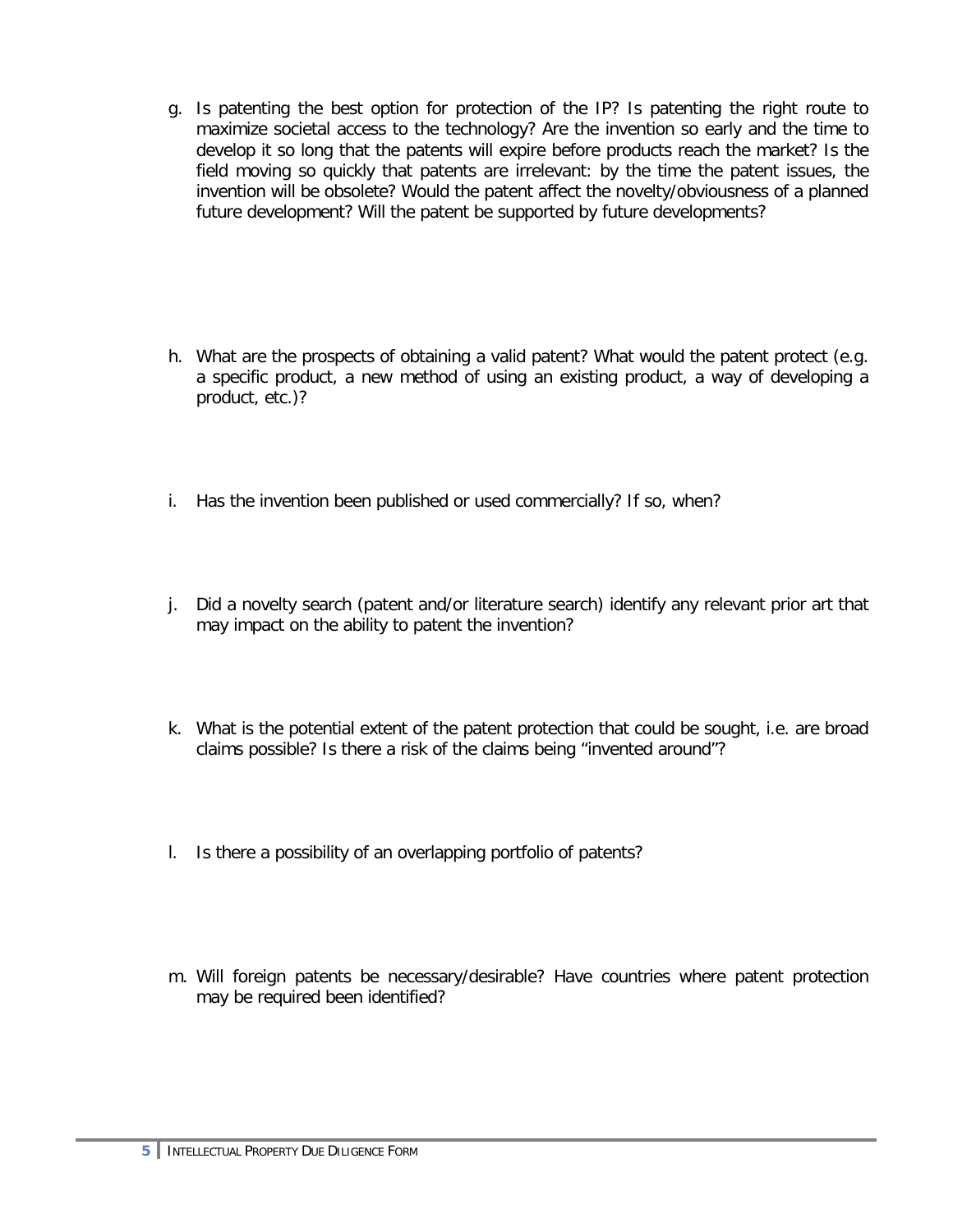- n. If a patent is issued, can it be enforced? Are there enough funds available for enforcement?
- o. Could infringement of the patent be easily detected?
- p. Does commercial potential or return justify the cost of possible enforcement?
- q. Has all confidential information and know-how been identified and is it secure?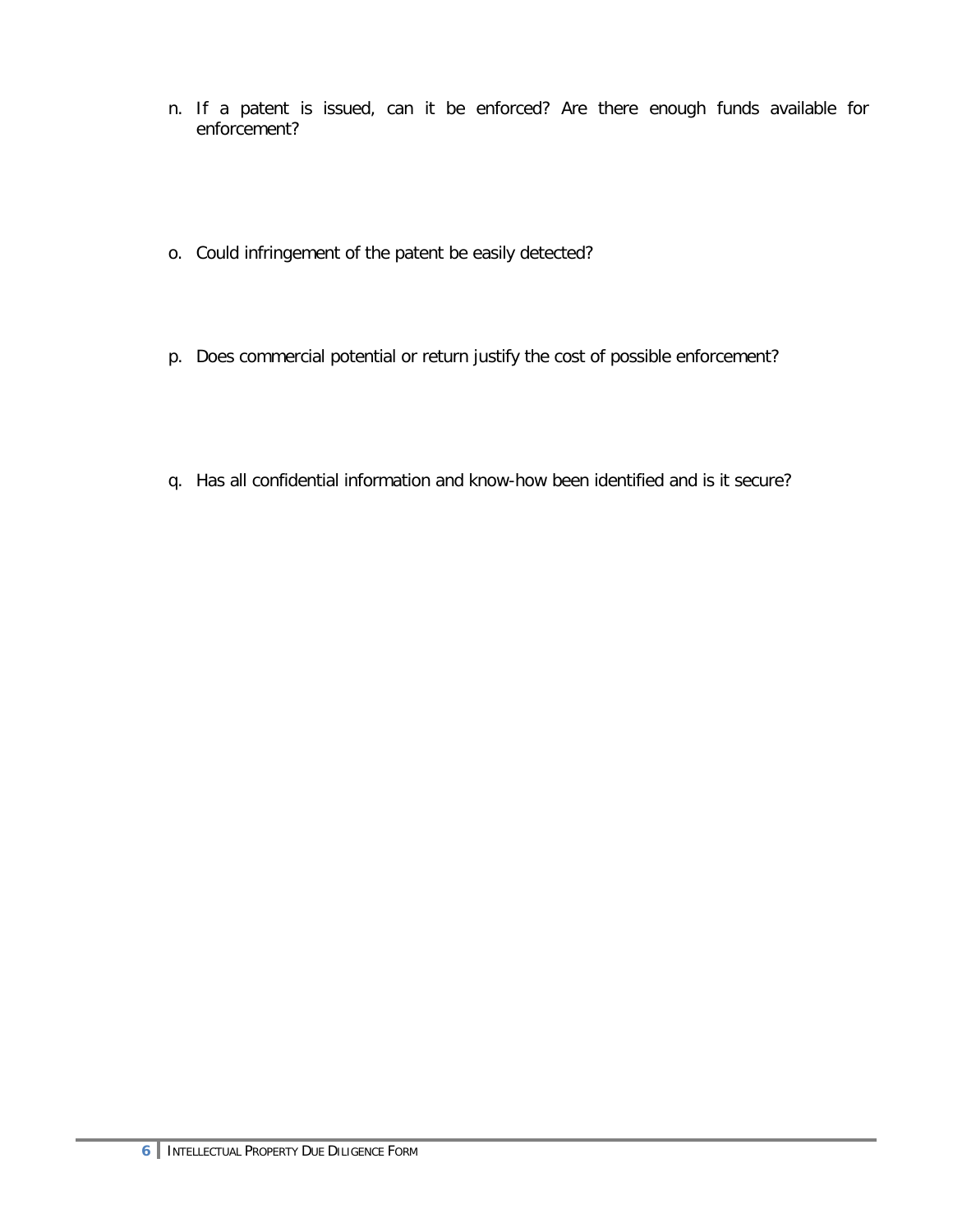## **SECTION 3: To be completed by IP Commercialization Assessment Consultant**

- 1. Assess the market and competition as thoroughly as possible through preliminary market research studies, existing market reports and any other publications or website information. Do a preliminary SWOT analysis on any competitors. Calculate potential future revenues.
	- a. Who are the customers for this invention? What are the different markets for which this invention might be used? Does the invention address a defined, identifiable, unsatisfied market need/niche? What specific need does it fulfill? Is this a major, well-recognized need or a minor one? Is this need being filled now? If so, how?
	- b. Does the invention improve on an existing product/process that is currently satisfying market needs? Does the technology represent a marginal or significant product improvement/cost reduction?
	- c. Is the invention easy for buyers to adopt? Will people easily grasp its utility? Does the technology conform to relevant industry standards?
	- d. Does the product have a long product cycle?
	- e. How big is the potential market for the invention both locally and globally?
	- f. What are the characteristics of the market? Is the invention premature for the current market? Is this an established market, or one that will need developing? Is this a growing field, or a dying one? What is the market acceptance/public perception of the product? Is the market accessible (no blocking patents or overwhelming dominant player)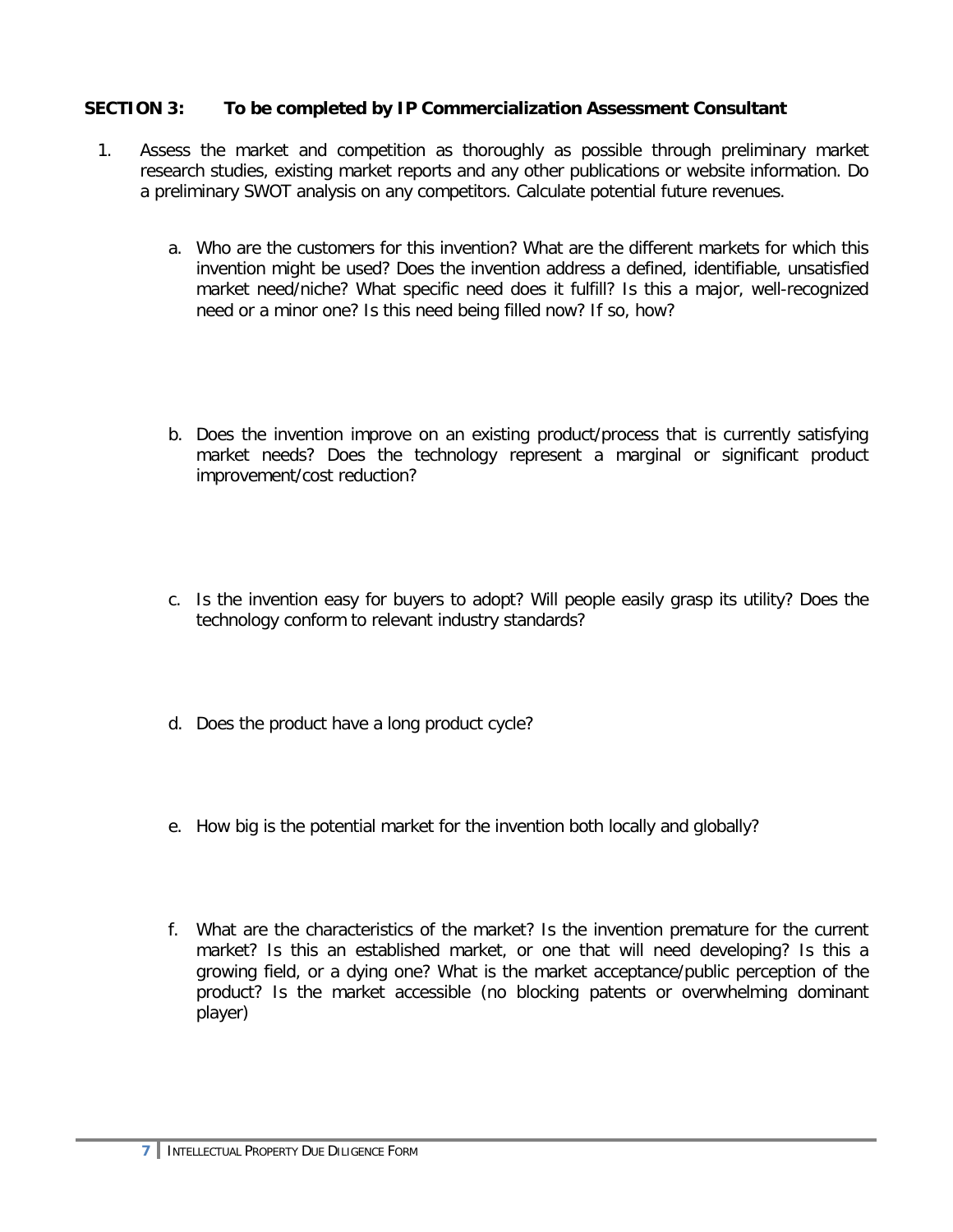- g. Have prospective licensees/customers been identified or secured? Has there been any commercial interest in the invention?
- a. Are there any directly competitive products or technologies currently on the market or in the pipeline? If yes, how do they compare with this invention? Is the invention likely to be able to compete in the market against these products? Does the competition have the market "sewn up", i.e. do their IP rights dominate? Are there any specific aspects of the technology which could be used to market it? Does the invention represent a technical revolution in its market? Is it a lot cheaper, better, and/or faster than the competition? How does this product rate in terms of product differentiation when compared with similar products? Does the invention confer a sustainable competitive advantage?

- 2. Assess the potential commercialization routes for the invention.
	- a. What is the most appropriate commercial route for the invention? Should the rights be sold outright for an immediate large return? Should the rights be licensed? Do possible licensing opportunities exist? Will the licensee have to make a major investment to bring the technology to market? Can transfer of invention to the licensee be achieved solely by reference to a patent? Are there any additional requirements such as technical support? Will the invention give the licensee a market lead? Is the technology the basis for a spin-out company? Does the organization/inventor have the capability and intention to commercialize the invention itself?

b. Is significant investment required to take the invention to market? Should the MSM commit funding to the development and commercialization of the invention?